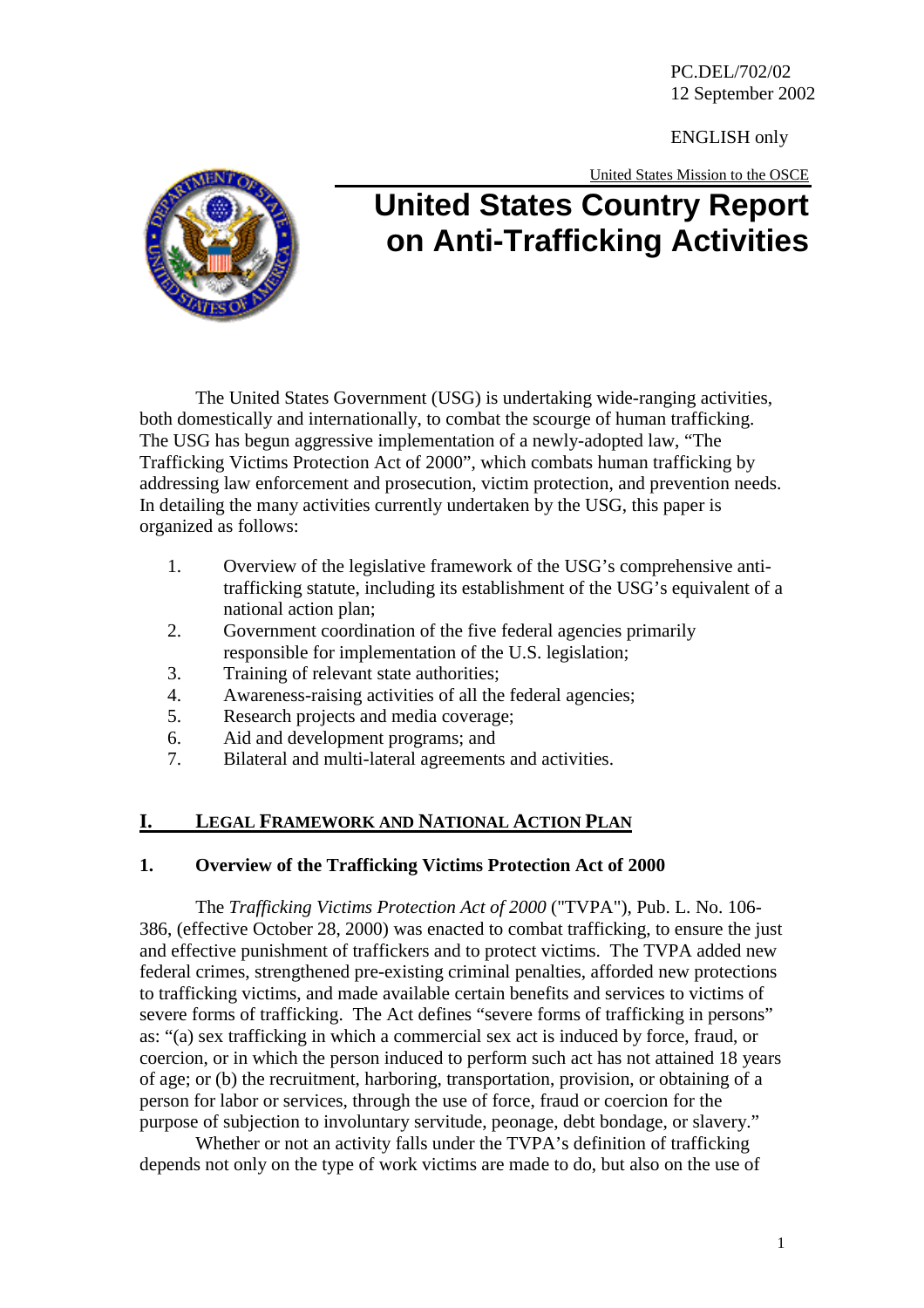force, fraud, or coercion to obtain or maintain that work. There is one exception, however: trafficking covers the use of minors (under age 18) for commercial sexual activity even if there is no force, fraud, or coercion.

Traffickers convicted of certain federal offenses under the TVPA and other statutes may receive prison sentences of up to twenty years for some offenses and up to life for others, they may be required to pay substantial fines, and must provide restitution to victims. They may also be subject to forfeiture of their property used in the commission of the crimes or obtained with proceeds from the criminal enterprise.

The Thirteenth Amendment to the U.S. Constitution outlaws slavery and involuntary servitude (holding another in service through force or threats of force), and provides a basis for criminal statutes. In addition to the trafficking offenses listed in the TVPA, there are other existing federal statutes that may be applicable in particular cases. These include the crimes of 1) human smuggling, 2) kidnapping, 3) transportation for prostitution or any criminal sexual activity (Mann Act), and 4) importation of aliens for unlawful activities, including prostitution, organized crime and racketeering, fraud and false statements, money laundering, and visa fraud.

Under the TVPA, federal criminal offenses that may apply to trafficking in persons include slavery and peonage, sex and labor trafficking in children and adults, and the unlawful confiscation of a victim's documents. The law applies to victims physically present in the United States, American Samoa, or the Commonwealth of the North Mariana Islands, or at a port of entry thereto on account of having been trafficked. The TVPA also establishes new tools and resources to combat trafficking in persons, including an array of services and protections for victims of severe forms of trafficking. With this comprehensive approach to the problem, the TVPA created significant mandates for several federal government agencies, including the Departments of State, Justice, Labor, Health and Human Services and the U.S. Agency for International Development.

#### **2. Victim Services and Protection**

A federal regulation implementing section 107(c) of the TVPA went into effect on August 23, 2001. It establishes overall implementation procedures and assigns responsibilities for the Departments of State (DOS) and Justice (DOJ) to identify and protect victims of severe forms of trafficking in persons. Specifically it addresses: the identification and protection of victims of severe form of trafficking in persons; access to information and translation services for these victims; legal mechanisms for allowing victims of severe forms of trafficking in persons, who are potential witnesses, continued presence in the United States as well as the right to work; and development of appropriate training by DOS and DOJ.

Section 107 (b) (2) of the TVPA authorizes the Attorney General to make grants to States, Indian tribes, units of local government, and nonprofit, nongovernmental victims' service organizations to develop, expand, or strengthen victim service programs for victims of trafficking. In fiscal year 2002, Congress appropriated 10 million dollars for this new grant program and is administered by the DOJ's Office for Victims of Crime.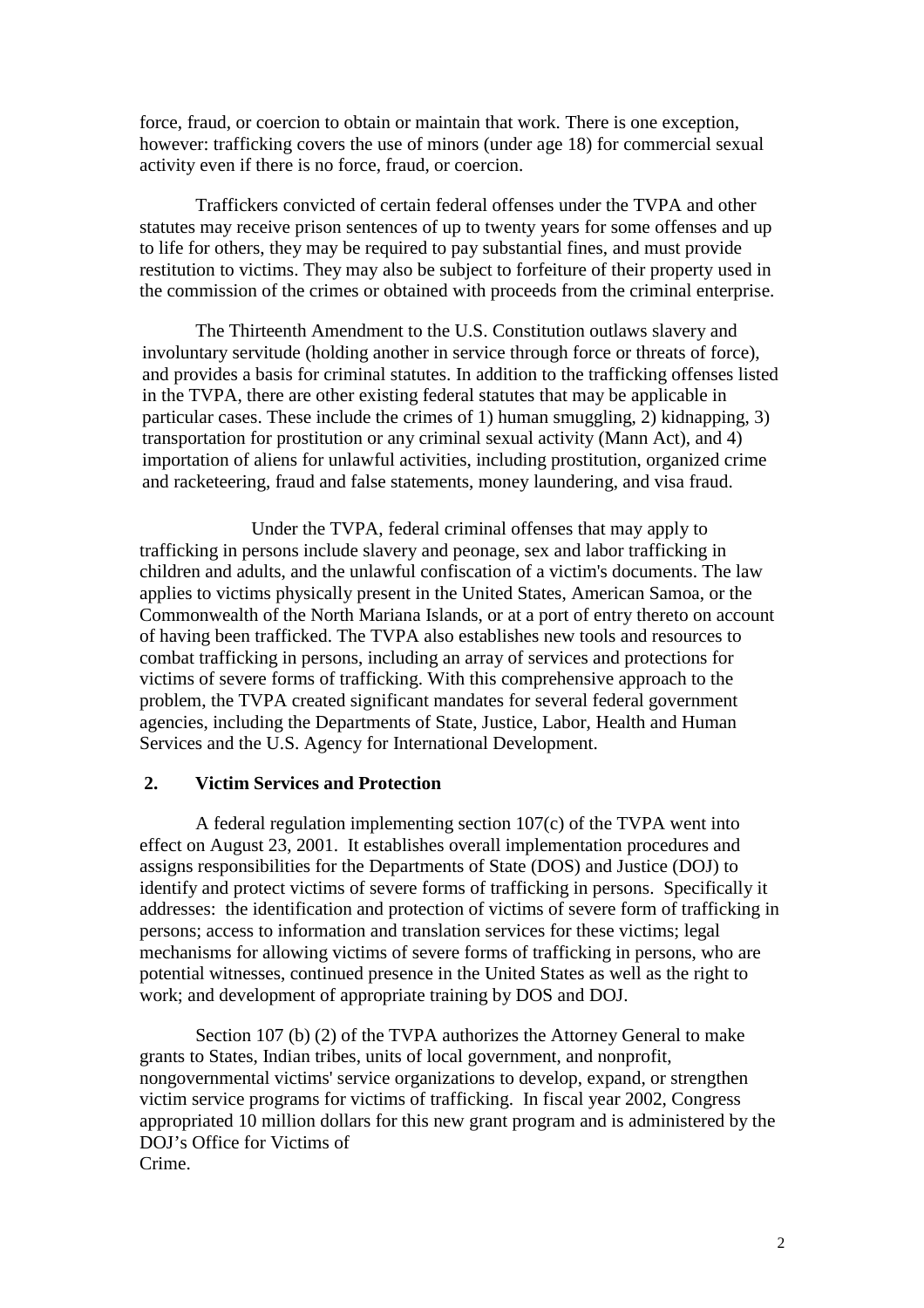## **3. Immigration Relief Possibilities for Qualifying Victims of Severe Forms of Trafficking in Persons**

Victims of severe forms of trafficking in persons may be eligible for some types of immigration relief. Availability of relief will be determined by the individual circumstances surrounding the victimization and the specific eligibility requirements of the type of relief sought. While other immigration relief exists for qualifying aliens in the United States, the following options relate specifically to victims of severe forms of trafficking in persons.

! *Continued Presence*: In order to effectuate the prosecution of traffickers, eligible victims who lack legal immigration status but who are potential trafficking witnesses may receive temporary immigration relief under the continued presence provisions of Section 107(c) of the TVPA. Only a federal law enforcement agency may petition the Immigration and Naturalization Service (INS) for continued presence. INS has the discretion to utilize one of several statutory and administrative mechanisms to authorize the continued presence of victims of severe forms of trafficking. Some of the mechanisms available to the INS for this purpose include parole, stay of removal, and deferred action.

• *T Status*: The TVPA created a new non-immigrant category for victims of a severe form of trafficking. To establish eligibility for "T status" a victim of a severe form of trafficking must demonstrate that he or she has complied with any reasonable requests for assistance in a federal investigation or prosecution of acts of trafficking, is physically present in the United States, American Samoa, or the Commonwealth of the North Mariana Islands, or at a port of entry thereto on account of such trafficking, and would suffer extreme hardship involving unusual and severe harm upon removal. Minors under the age of 15 are not required to comply with requests for assistance in the investigation or prosecution in order to be eligible.

• *U Status*: Non-immigrant "U status" may be available to aliens who have suffered substantial physical or mental abuse as a result of victimization of certain crimes designated by the Violence Against Women Act of 2000 - including trafficking - that violate the laws of the United States, or occurred in the United States (including in Indian territory and military installations) or localities under U.S. jurisdiction. Certain additional other criteria must be met for eligibility.

• Recipients of both the T and U statuses are eligible for employment authorization and may be eligible after three years to adjust their status to that of lawful permanent resident in accordance with federal law and INS regulations. By statute, up to 5,000 T and 10,000 U statuses may be issued to victims annually. Eventually recipients may be eligible to adjust status to that of lawful permanent resident.

*Note:* Pertinent information on the T status can be accessed by going to the Department of Justice's website at http://www.ins.usdoj.gov. Click on the Immigration and Naturalization Service to access: forms and instructions (I-914); the regulation, including a description of eligibility, the application process, its duration (three years), the possibility of recipients to adjust to permanent resident status at the end of the 3 years; and a fact sheet. The form can be found at: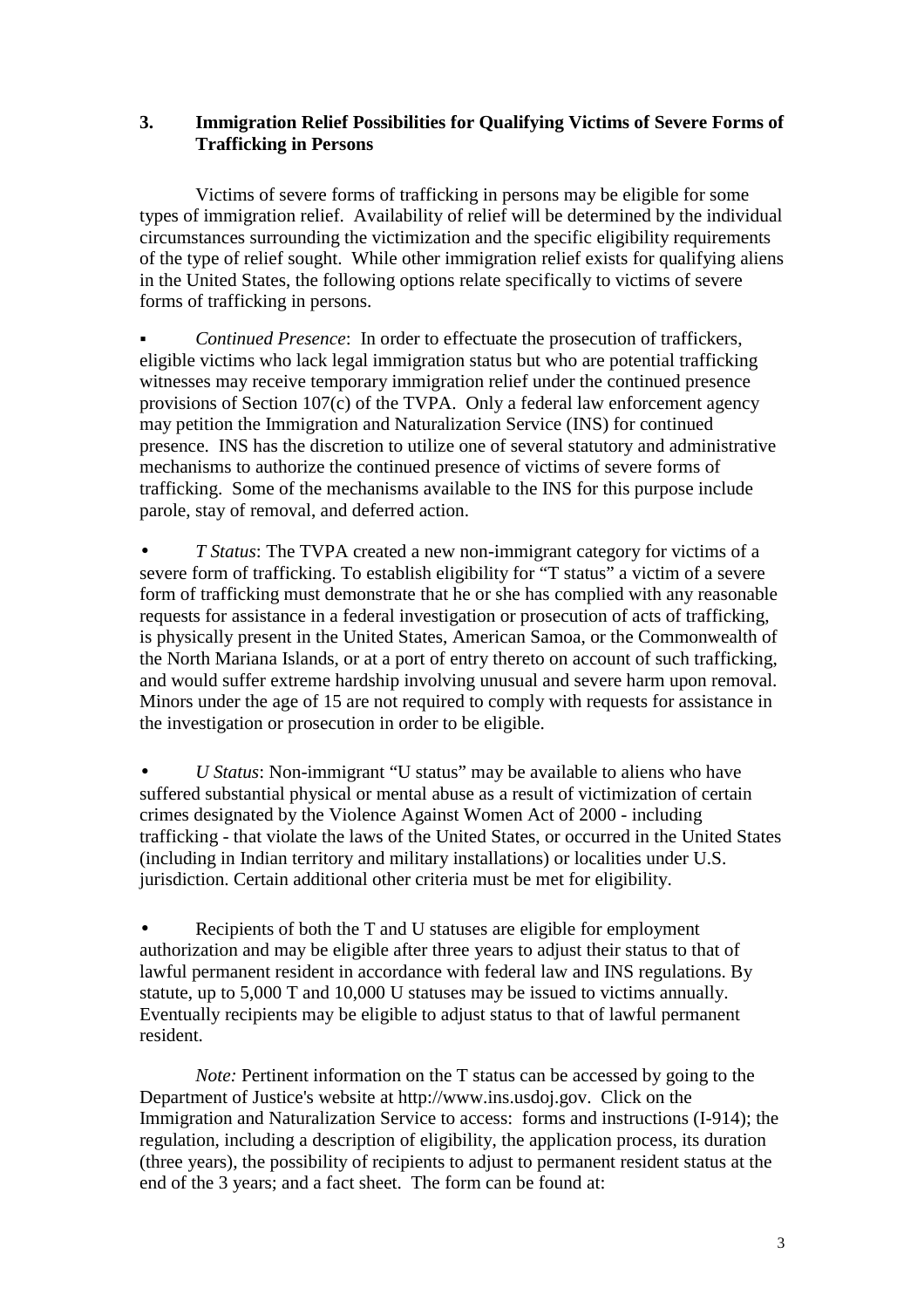http://www.ins.usdoj.gov/graphics/formsfee/forms/i-914.htm. The law and regulations can be found at http://www.ins.usdoj.gov/graphics/lawenfor/interiorenf/antitraf.htm#law.

# **4. National Action Plan**

The TVPA establishes the U.S. Government's framework for inter-agency cooperation and the responsibilities of the DOS, DOJ, Department of Health and Human Services (HHS), the INS, the United States Agency for International Development (USAID) as well as other offices and agencies. It also allocated funds to be used for victim assistance. As such, the national framework for action is written into the TVPA. The following section explains the U.S. federal government coordination in detail.

# **II. GOVERNMENT COORDINATION**

 The USG has created several interagency structures to ensure it has efficient and effective coordination in combating trafficking and implementing the TVPA.

# **1. President's Interagency Task Force to Monitor and Combat Trafficking**

Pursuant to the TVPA, President Bush established the President's Interagency Task Force to Monitor and Combat Trafficking in Persons. This Task Force is chaired by the Secretary of State and is made up of Attorney General, the Secretary of Labor, the Secretary of Health and Human Services, the Director of Central Intelligence, the Director of the National Security Council, the Director of the Office of Management and Budget, the Administrator of the U.S. Agency for International Development, and other officials as designated by the President. The Task Force's responsibilities include overseeing the development of strategy, planning and implementation of domestic and international policies to combat trafficking in persons. Secretary of State Colin Powell chaired the first meeting of the Task Force in February 2002.

# **2. Senior Policy Advisor Group**

Created by the President's Interagency Task Force to Monitor and Combat Trafficking, this interagency group of senior level policy-makers assists the Task Force in overseeing the implementation of the TVPA, coordinating USG actions and programs, and providing policy oversight.

# **4. The Department of State's Office to Monitor and Combat Trafficking in Persons**

As authorized by the Act, the Department of State established the Office to Monitor and Combat Trafficking in Persons (TIP Office) in October 2001. The TIP Office leads the development and implementation of U.S. international policy and engagement on trafficking in persons and provides assistance to the Task Force. It prepares reports and analyses on trafficking, including the annual Trafficking in Persons Report. This global report provides the TIP Office with a particularly effective tool to raise awareness of the international trafficking phenomenon, and to begin widespread dialogue on the issue. The TIP Office also coordinates international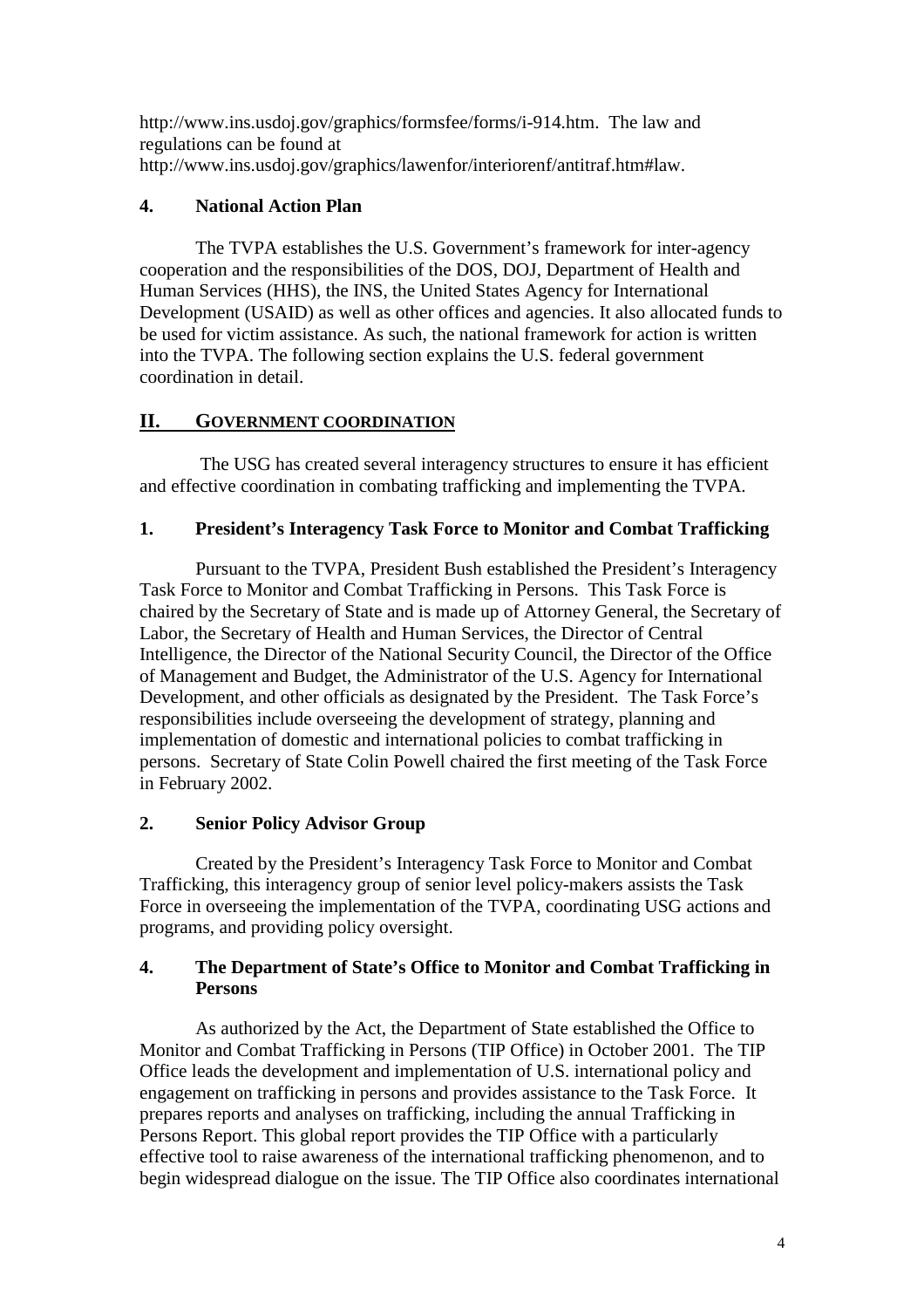programs to prevent trafficking and aid victims, and conducts outreach efforts to the public, non-governmental organizations (NGOs), international organizations (IOs), Congress, and the media. In addition, other federal agencies represented on the President's Interagency Task Force provide working level experts to the TIP Office in order to strengthen interagency coordination and assist with Task Force activities. More information about the TIP Office can be found on its website at [www.state.gov/](http://www.state.gov/)g/tip.

#### **3. Trafficking and Worker Exploitation Task Force (Co-Chaired by Departments of Labor and Justice)**

In addition to the Task Force and the Senior Policy Advisory Group, a Trafficking in Persons and Worker Exploitation Task Force meets to coordinate the investigation and prosecution of domestic trafficking cases. This working-level task force also supports a toll-free complaint line for trafficking victims and has produced brochures for law enforcement agents to give to victims. The DOJ plans to devote particular attention this year to developing regional task forces to investigate and prosecute trafficking cases.

# **III. TRAINING OF RELEVANT STATE AUTHORITIES**

All federal agencies charged with TVPA implementation are pursuing aggressive policies to prevent trafficking, to prosecute traffickers and to protect and assist victims domestically and internationally. The success of these policies depends on active training programs reaching working level personnel. These agencies have worked together to create informational brochures on trafficking for victims, NGOs and law enforcement personnel; to conduct training programs for U.S. Government officials; to issue regulations and establish guidelines regarding the protection and assistance for trafficking victims; and to fund anti-trafficking activities in the United States and throughout the world. (Please see section VI on Aid and Development Programs Abroad.) A chronicle of U.S. Government efforts to implement the Act is contained in the document "Overview of the Administration's Implementation of the Trafficking Victims Protection Act," which can be found on the TIP Office's website. In addition, some of these training programs are highlighted below.

#### **1. Foreign Service and Consular Officers**

Through lectures at the National Foreign Affairs Training Center (NFATC), Department of State officials from the Office to Monitor and Combat Trafficking in Persons (TIP Office) regularly brief Foreign Service Officers, including Consular and Officers and Ambassadors, on trafficking in persons and visa fraud. This training provides them with substantive knowledge of the nature and scope of the problem; how to identify and assist victims; and how to work with host governments to improve their efforts to combat trafficking. The TIP Office also regularly meets with leadership and officers in bilateral policy offices on trafficking-related issues in their regions.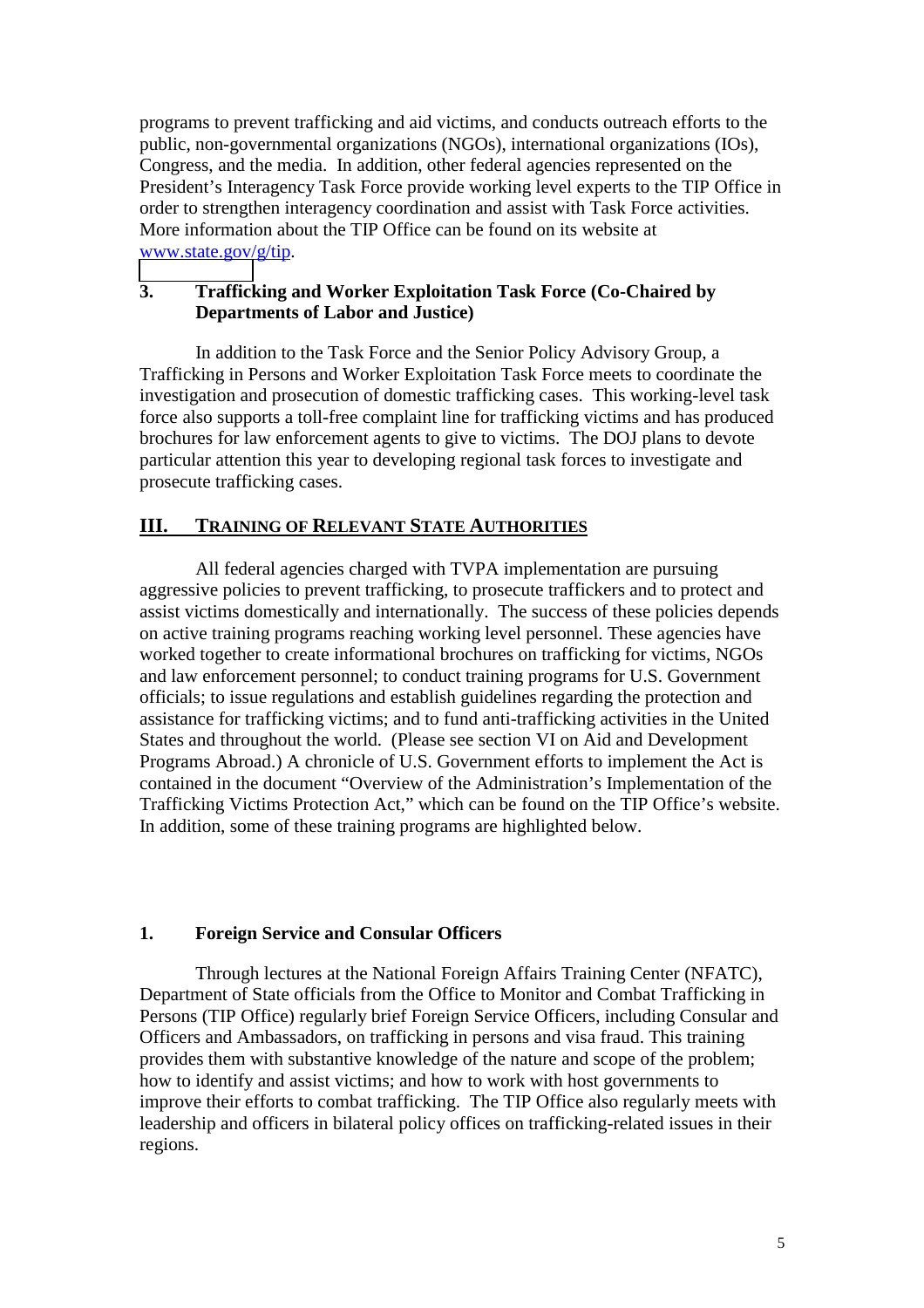## **2. Civilian Police in International Missions**

The TIP Office conducts a one-day training for civilian police (Civpol) officers before they are posted in international policing missions. The training covers the trafficking phenomenon and the USG's zero tolerance policy for U.S. personnel involvement in trafficking and trafficking-related activities.

# **3. INS Personnel**

In general, INS conducts trainings on the issue of trafficking for new and advanced immigration officers, including Border Patrol agents, criminal investigators, inspectors, adjudicators, as well as district counsels, new and advanced attorneys, and asylum officers. Some programs are highlighted below:

- a. In January 2002, the INS together with the Department of Justice's Civil Rights Division and Office for Victims of Crime (OVC) conducted training for staff at its Vermont Service Center on the adjudication of T- status applications.
- b. INS Training created and distributed an internal training video for all INS personnel with an overview of INS duties and responsibilities under the TVPA.
- c. INS trains Victim-Witness Coordinators in each district and border patrol sector on the dynamics of trafficking, how to identify a trafficking victim, and benefits and services available to trafficking victims.
- d. The INS Office of International Affairs is creating a training film on "Trafficking of Women and Children" in coordination with the INS Training Academy.
- e. Through the INS Internet site, at http://www.ins.usdoj.gov/graphics/lawenfor/interiorenf/antitraf.htm and Intranet websites, the INS provides employees and the public with information, forms, and procedural guidance related to the provisions of the TVPA.

#### **4. Training for Federal Prosecutors and Law Enforcement**

The DOJ has already conducted trainings and will continue to do so for the following audiences:

- a. Federal prosecutors, law enforcement agents, and victim-witness coordinators at the Department's National Advocacy Center (NAC);
- b. Staff in U.S. Attorneys' offices through the Justice Television Network, a satellite television network broadcast to these and other offices of the Department of Justice.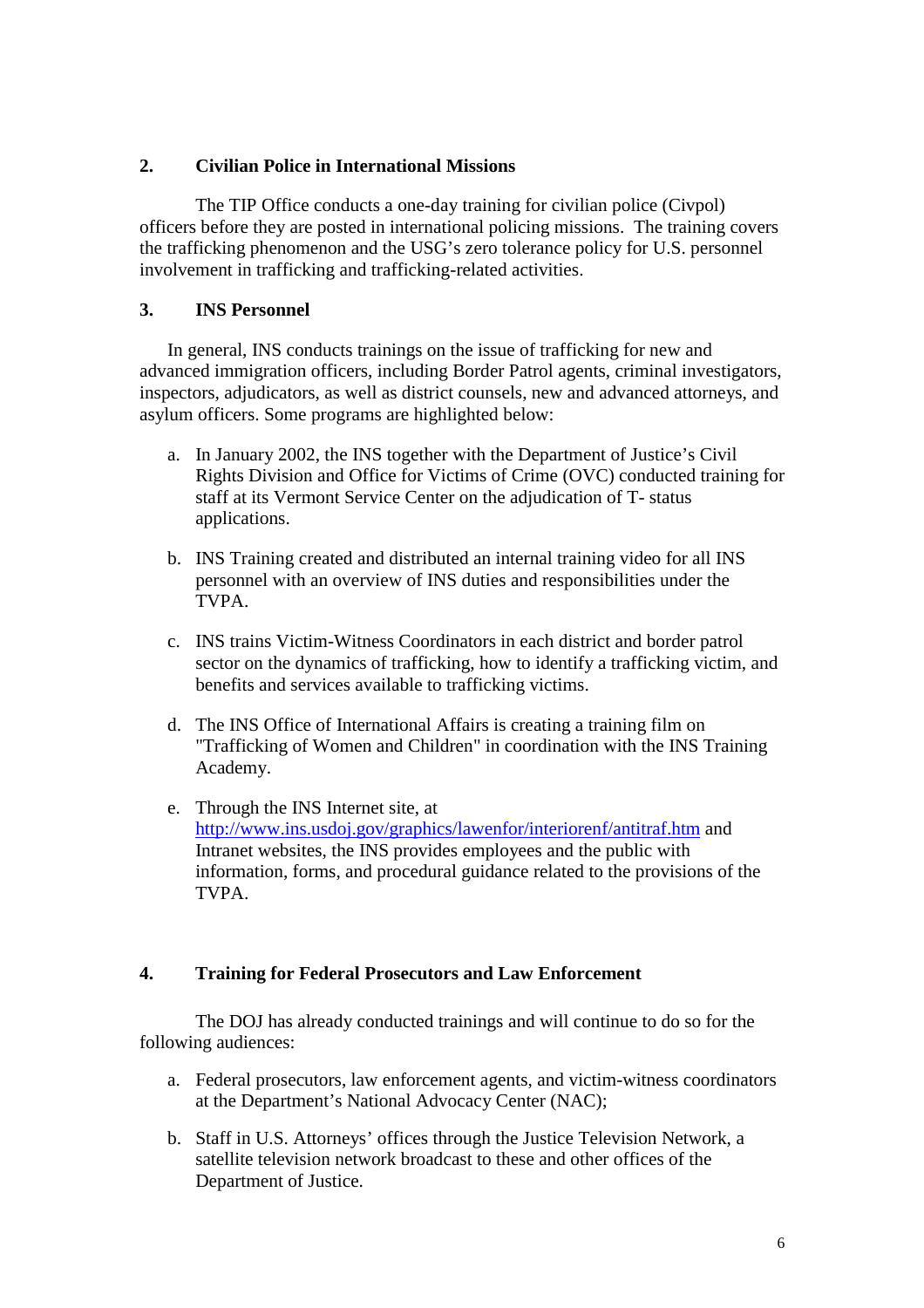Training program topics have generally covered the following subject matter:

- a. The various responsibilities under the 107(c) regulation (codified at 28 C.F.R. part 1100), which imposes obligations on all federal law enforcement personnel to identify and protect victims of severe forms of human trafficking, and to provide victims with access to information and translation services.
- b. The criminal statutes under the TVPA and the related statutes in the U.S. Codes.
- c. Law enforcement investigative techniques related to trafficking.
- d. The multi-disciplinary and multi-pronged approaches used in trafficking cases.

# **5. Training of Local Law Enforcement on Youth Exploitation**

The DOJ's Child Exploitation and Obscenity Section of the Criminal Division (CEOS) will collaborate with police departments and federal law enforcement to provide training on the trafficking of American youth for exploitation. For instance, CEOS will offer programs through two children's advocacy centers and police department's annual programs in Texas and Alabama.

## **6. Directive to Department of Labor (DOL) Field Offices on Victim Services**

The DOL's Employment and Training Administration (ETA) sent a Directive to its field offices outlining the provisions of the TVPA allowing victims to receive job-training and other services without regard to their immigration status. The services provided at ETA One-Stop Career Centers, such as job search assistance, career counseling and occupational skills training, may be of significant value to trafficking victims.

## **7. The Health and Human Service' Office of Refugee Resettlement Training Sessions**

The ORR is responsible for certifying victims and ensuring they receive their benefits. In order to inform ORR field staff and NGOs, ORR staff members have held numerous training sessions and seminars, reaching out to approximately 2,000 people since March 2001. These sessions focused on the problem of trafficking, the roles and responsibilities of the HHS within the law, the role of benefit-issuing offices in the HHS certification process, and the services available to certified/eligible trafficking victims.

# **IV. AWARENESS-RAISING ACTIVITIES**

In addition to the numerous overseas projects and assistance activities mentioned throughout this paper, the U.S. Government would like to highlight some specific awareness-raising efforts conducted from the United States and benefiting foreign and domestic victims.

#### **1. Enhancing awareness about the TVPA**

Enhancing awareness is a central tenet to the U.S. Government's approach to effectively protecting victims and combating trafficking. The TVPA is a relatively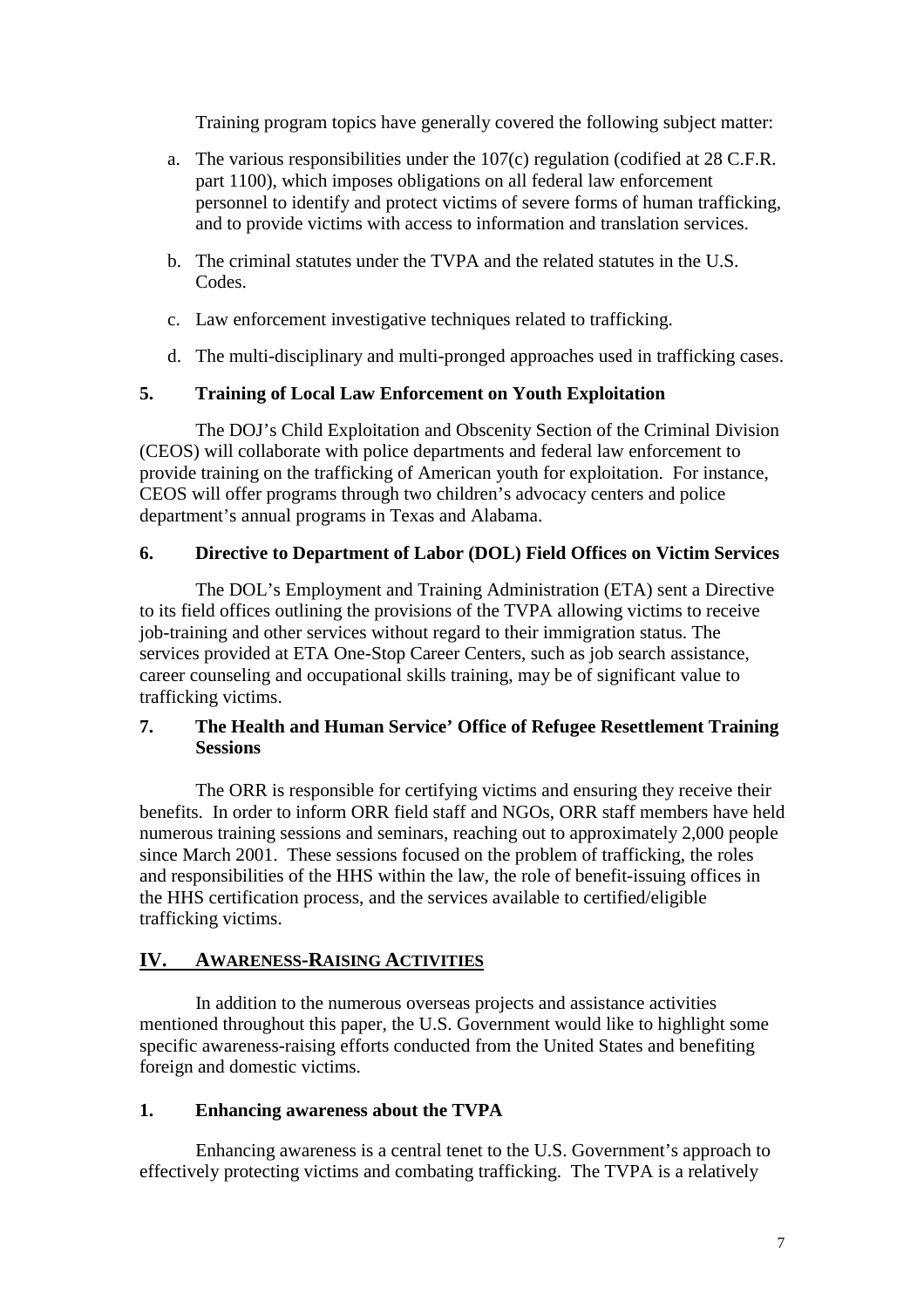new law and because it offers so many unprecedented rights to victims, including temporary legal status through the T and U statuses, all federal agencies involved in implementing the TVPA conduct outreach to NGOs, law enforcement agencies, legal organizations, student groups and media outlets.

# **2. Permanent Funding to the Federal Complaint Line**

To enhance outreach efforts, U.S. Attorney General Ashcroft announced permanent funding for DOJ's Trafficking in Persons and Worker Exploitation Task Force's toll-free complaint line. He also announced the creation of a community outreach program to bolster coordination with local community groups, victims' rights organizations, immigrants' rights organizations, shelters, and other interested groups.

# **3. Awareness-raising in foreign posts**

The Department of State created an informational brochure that is targeted to potential victims entitled "Be Smart, Be Safe." It describes the tactics criminal groups use to coerce and traffic women, the risks of trafficking, victims' rights in the United States, and how women can get help while in the United States. The brochure is currently available at 27 U.S. embassies in 24 different languages.

# **4. Comprehensive Information for NGOs**

In an interagency effort, the United States produced another brochure, this time for NGOs, entitled "Trafficking in Persons: A Guide for Nongovernmental Organizations." This brochure is available on the web at: [http://www.dol.gov/wb/media/reports/trafficking.htm.](http://www.dol.gov/wb/media/reports/trafficking.htm)

# **V. RESEARCH AND MEDIA COVERAGE**

# **1. Current and Ongoing Reports and Studies**

The United States places a high level of importance on trafficking research and information-collection. As such, the government has commissioned various studies by federal agencies, and has supported or commissioned other study projects to be carried out by academic and non-governmental organizations. Some of the ongoing and published research studies, both governmental and non-governmental, are listed below.

a. *Trafficking in Persons Annual Report***:** The TVPA directs the Department of State to prepare an annual global Trafficking in Persons Report (TIP Report) for Congress, as mentioned earlier in Section II. The first report was issued in July 2001, the second in June 2002. The report presents information gathered from 186 embassies and consulates, as well as nongovernmental organizations and press reports. It assesses the efforts of the governments of 89 countries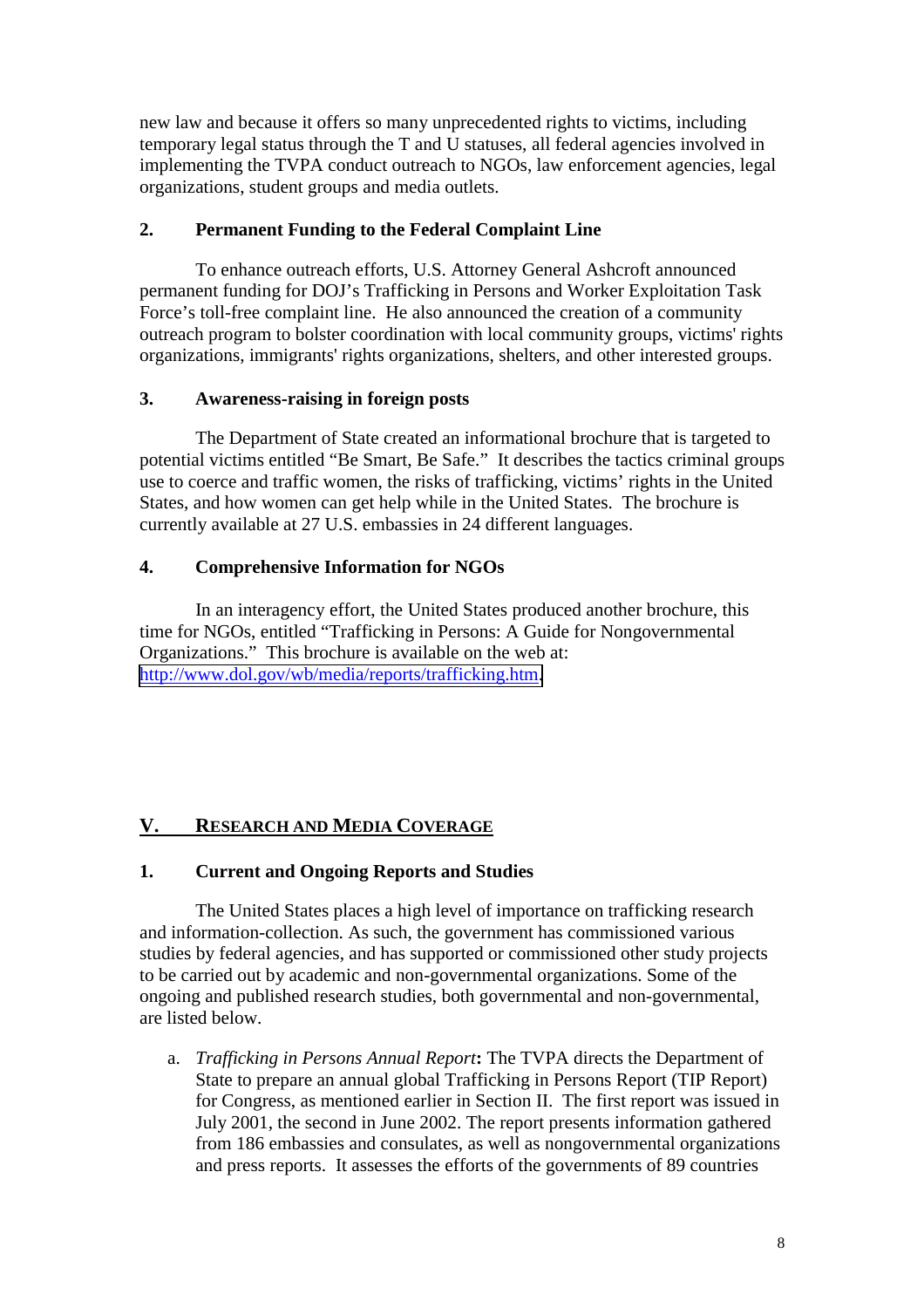determined to have a significant number of victims of severe forms of trafficking. Leveraging the attention generated by its Trafficking in Persons Report, the State Department continuously engages with foreign government officials to promote cooperation and enhanced anti-trafficking campaigns, both regionally and on a per-country basis. Moreover, the report is used as a basis for potential sanctions for governments that are not meeting the TVPA's minimum standards for the elimination of trafficking. The Trafficking in Persons Annual Report can be accessed at www.state.gov/g/tip.

- *b. Human Rights Reports*. The Department of State continued to expand its reporting on trafficking in persons in the 2001 Country Reports on Human Rights Practices, a comprehensive annual report which is produced by the Bureau of Democracy, Human Rights, and Labor. The Human Rights Report contains additional information on all forms of trafficking in persons, with an emphasis on conditions into which victims are trafficked, as well as governmental efforts to assist victims and to protect their rights.
- c. *Studies by the National Institute of Justice*. The National Institute of Justice (NIJ), the research and development branch of Department of Justice, has provided grants to study the following substantive areas related to trafficking in persons:
	- 1) The commercial sexual exploitation of children in the United States, Mexico and Canada;
	- 2) Sex trafficking of women in three regional U.S. cities and the links between international and domestic sex industries. The study follows the path of a trafficked woman from her point of entrance into a U.S. sex industry to her current status;
	- 3) Trafficking in women from Ukraine. This study developed a database regarding trafficking from Ukraine to various destinations throughout the world;
	- 4) A study of victim service providers that will provide three "snapshots" of how victim services agencies are coping with demands that may be placed on them by the special needs of trafficking victims;
	- 5) NIJ is also hosting a visiting scholar from Rutgers University who is conducting research that focuses on three particular dimensions of trafficking: the profitability of the trafficking business, the organization and structure of the criminal groups involved, and the process or modus operandi of trafficking.
- d. *International Trafficking in Women to the United States: A Contemporary Manifestation of Slavery and Organized Crime*. This research project summarizes the findings of a State Department researcher who conducted an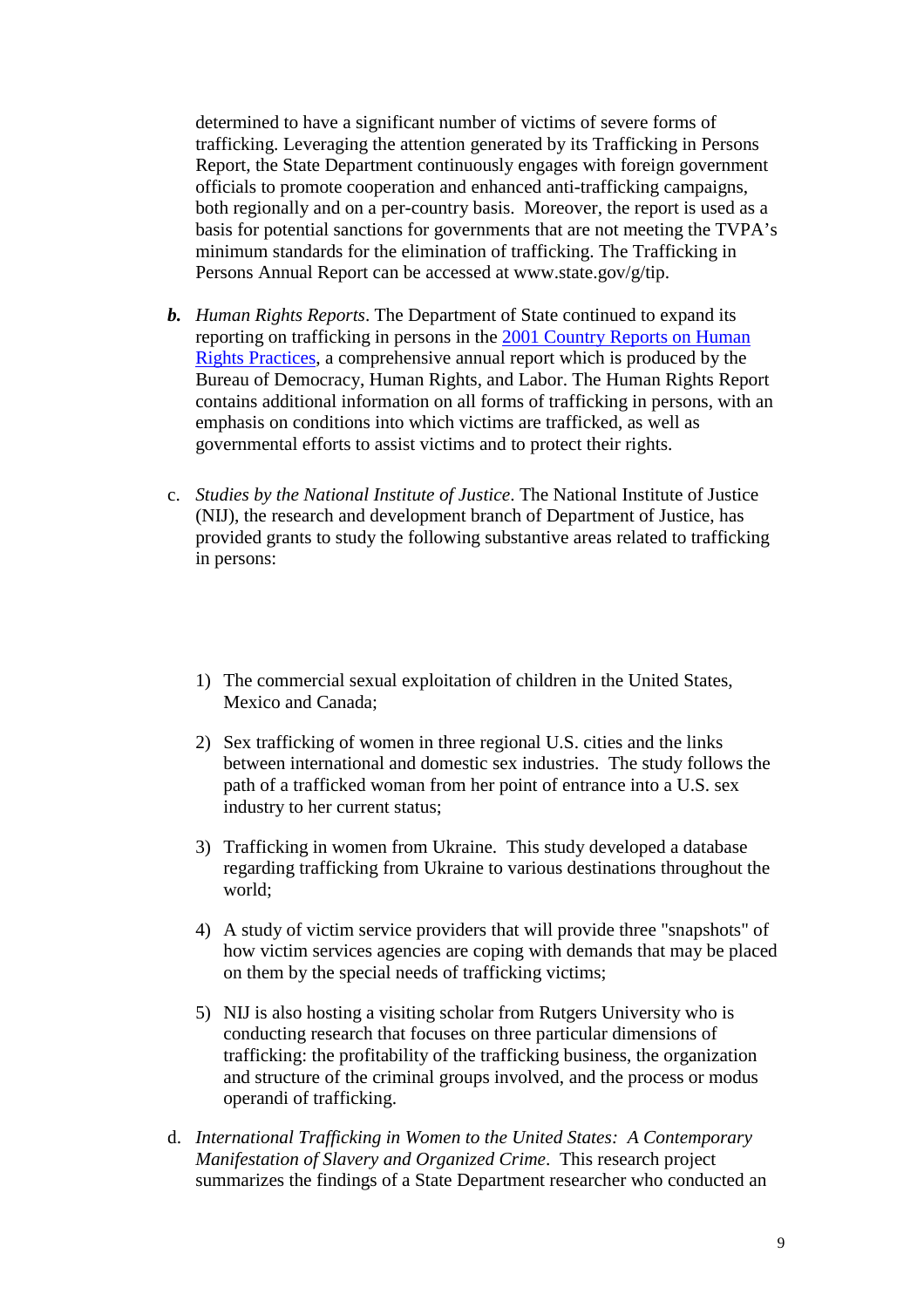independent study while on a one-year government fellowship. The report can be found on: [www.cia.gov/csi](http://www.cia.gov/csi) or [http://usinfor.state.gov/topical/global/traffic.](http://usinfor.state.gov/topical/global/traffic)

e. *The Protection Project*: Implemented through John's Hopkins University School of Advanced International Studies and commissioned by the U.S. government, this provides a database on U.S. and foreign national legislation protecting women and children from commercial sexual exploitation, as well as international treaties, conventions, bilateral and multi-lateral agreements and other regional legal and law enforcement efforts. The database includes comparative analysis of laws and penalties, situation reports on each country, maps illustrating documented trafficking cases and routes, case studies and victim testimonials

#### **2. Media Coverage**

Because of the open media tradition in the U.S., the media report frequently on the human trafficking phenomenon, both internationally and domestically. There are several non-governmental trafficking-related distribution lists and websites which are widely distributed in the U.S., and the federal agencies maintain updated information on their websites regarding trafficking developments in their relevant service areas.

# **VI. AID AND DEVELOPMENT PROGRAMS**

The TVPA mandates the U.S. Government increase its activities against trafficking both internationally as well as domestically. As such, the U.S. sponsors numerous international programs which focus on prevention, protection of victims and prosecution of traffickers. Below is just a sampling of some of these international anti-trafficking programs.

# **1. Department of State Program Activities**:

a. *Support for Non-governmental and International Organizations'(IO's) Activities:* The State Department is actively engaged in extensive cooperation with NGOs and IOs, given their invaluable practical experience in antitrafficking activities. Such cooperative efforts include substantially increased funding for NGO and IO capacity-building, including strengthening the capacity of women's and anti-trafficking NGOs to assist victims. Programmatic emphasis targets women and children, the primary victims of both sexual and labor exploitation.

The types of State Department-funded programs include: economic development and education programs for both victims and victim prevention; establishment and renovation of shelters, crisis centers, and safe-houses; a wide range of victim assistance providing for their protection, reintegration and resettlement; technical assistance and training for government officials, including promoting sensitivity to the special needs of victims; the promotion of anti-trafficking awareness campaigns; and support for legal, medical and psychological services for victims provided by NGOs and IOs. One specific example of such assistance is through the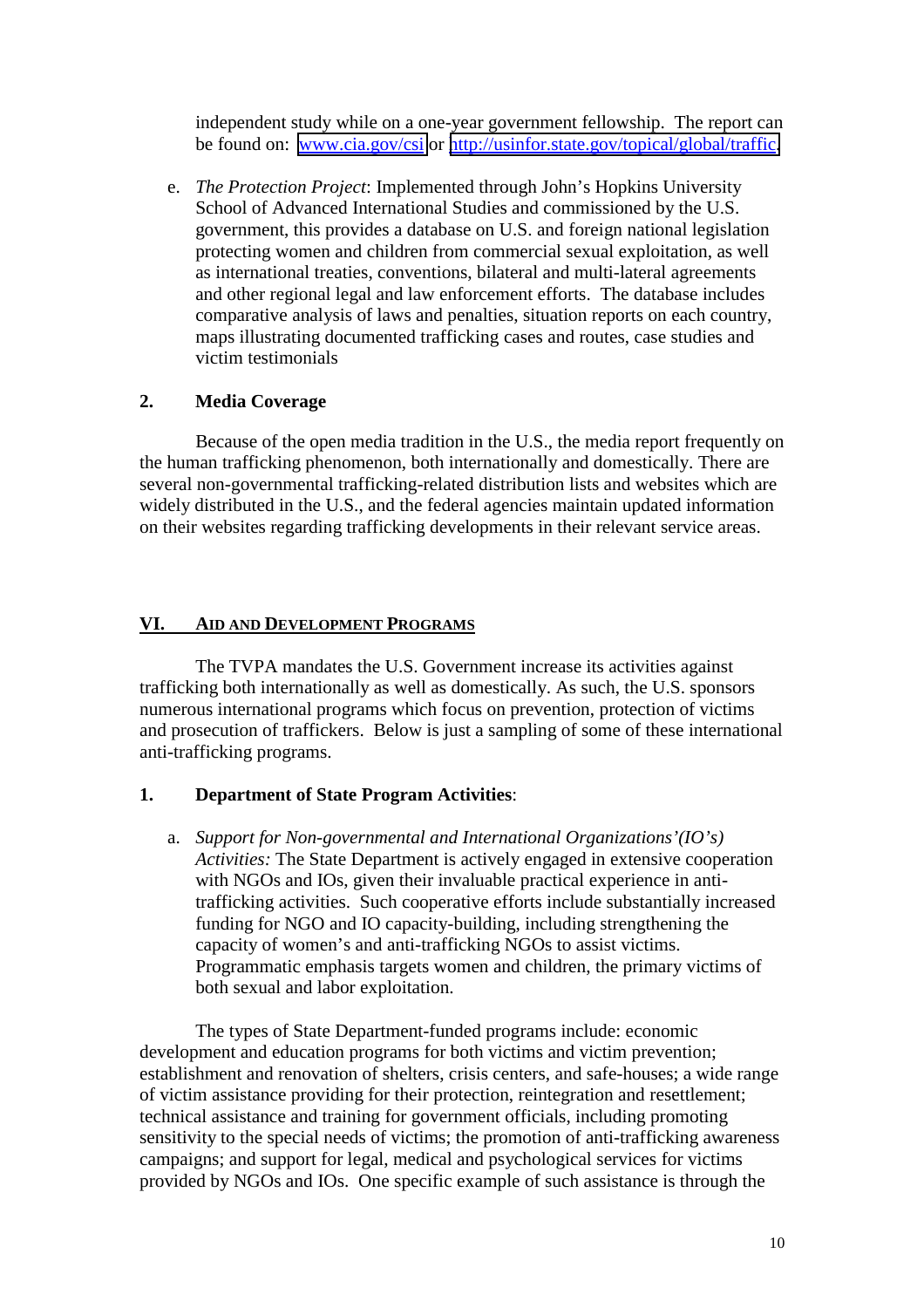State Department Bureau of Population, Refugees and Migration which supports shelters for returning victims in Moldova, Ukraine, and Romania.

Another example is the State Department's Bureau of Educational and Cultural affairs (ECA), which sponsors a variety of training and exchange programs for foreign participants who are working to combat trafficking in their respective countries. The ECA's Office of Citizen Exchanges is funding two training programs designed to educate and train media representatives in Southeastern Europe on trafficking issues. The ECA's Office of International Visitors also sponsors threeweek US-based programs that address trafficking in persons. Some of the program topics have included: anti-terrorism and international crime issues; "Refugees and Trafficking"; and "Trafficking of Women and Children". Department of Justice attorneys in the Civil Rights and Criminal Divisions have frequently participated as experts in the international visitors programs, meeting with visiting law enforcement officials from various countries visiting the United States to discuss federal antitrafficking initiatives, enforcement and prosecution.

- b. *Department of State's International Law Enforcement Trainings*: The State Department also provides funding for training and technical assistance programs to improve the capacity of criminal justice institutions in emerging democracies to address trafficking in persons as a transnational organized crime. The Department's implementing partners include the Department of Justice and IOs, such as the U.N. Center for Crime Prevention. In these programs, where appropriate, the USG encourages increased cooperation between NGO communities, law enforcement and the courts.. Below are some highlights of specific programs:
	- 1) Resident Legal Advisor programs in Romania and Bulgaria also worked on developing effective anti-trafficking legislation, conducted informational and skills development workshops and will continue to work with host governments in the implementation of this legislation and in the area of task force development and prosecutorial skills development. DOS support, provided through UNDP, to the Center for the Prevention of Trafficking in Women in Moldova has been instrumental in allowing to the Center to operate and expand its activities into the provinces.
	- 2) In Russia, the Department is funding the creation of a U.S.-Russia Law Enforcement Task Force to Combat Trafficking in Persons. This funding will support the development of a network among relevant Russian law enforcement officials and NGOs, U.S. advisory services, and the procurement of equipment and relevant materials.

#### **2. Department of Justice Activities**

The U.S. Department of Justice conducts numerous programs both in the U.S. and abroad, all of which stress: legal reforms such as legislation, investigative techniques, appropriate penalties for traffickers; protection of victims and witnesses; the benefits of multi-agency approaches to trafficking in persons; and outreach to NGOs.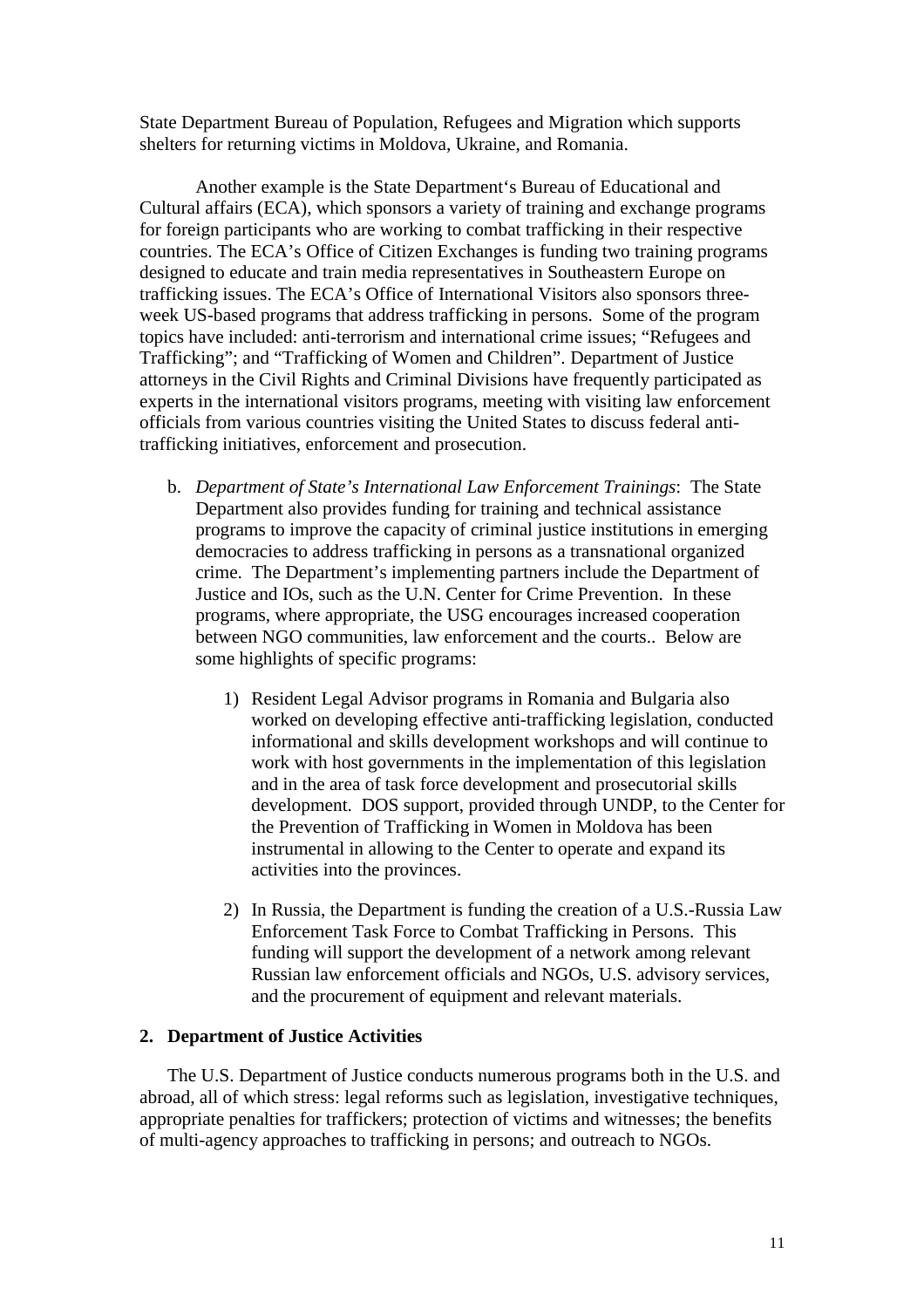a. *Overseas Prosecutorial Development Assistance and Training*: Recent programs by this training unit include: 1) Technical assistance programs, with State Department funding, to establish anti-trafficking task forces, for example, in Bulgaria, Romania, Bosnia, Albania and Kosovo; 2) Antitrafficking seminars, for example, in five Central Asian republics; 3) A series of anti-trafficking roundtables in Armenia; 4) Two programs on child exploitation in India and Sri Lanka.

Attorneys in both the Criminal Division and the Criminal Section of the Civil Rights Division participated in assistance and training in Poland, Bosnia-Herzegovina, Bulgaria, Kosovo, Macedonia, Romania, Greece, Thailand and former Soviet republics

#### *b. International Collaboration*

- 1) In 2003, the U.S. Government is planning to bring together international government officials and NGO representatives for an international conference on combating sex trafficking. The conference will aim to increase dialogue with foreign government officials about sex trafficking and the responsibilities to combat it, foster government-NGO cooperation, and encourage the building of regional and international strategies.
- 2) The U.S. Government actively participated in the Second World Congress on Commercial Sexual Exploitation of Children. The eight-member U.S. delegation participated in workshops and meetings with representatives of other countries on strategies to address law enforcement, prosecution and victim services aspects. A review of U.S. government anti-child exploitation programs can be found at [www.usdoj.gov/criminal/ceos/internat.](http://www.usdoj.gov/criminal/ceos/internat)
- 3) Attorneys in the Department of Justice also contributed to the drafting and negotiations for the Protocol on Trafficking for the United Nations Transnational Crime Convention.
- 4) Attorneys from the Child Exploitation and Obscenity Section of the Criminal Division participate on the Interpol Specialist group on exploitation of children.
- **c.** *Additional programs*:The Immigration and Naturalization Service (INS) conducts workshops overseas for immigration officials and border guards.

## **3. Department of Labor, Bureau of International Labor Affairs (ILAB***)* **Activities**

a. *Regional Economic Empowerment Initiatives for Women*: ILAB negotiated a cooperative agreement with the IREX, a nongovernmental organization, to conduct a two-year anti-trafficking project in Eastern Europe. Started in November 2001, this program aims to prevent the trafficking of women by creating viable economic alternatives for at-risk women in seven major cities.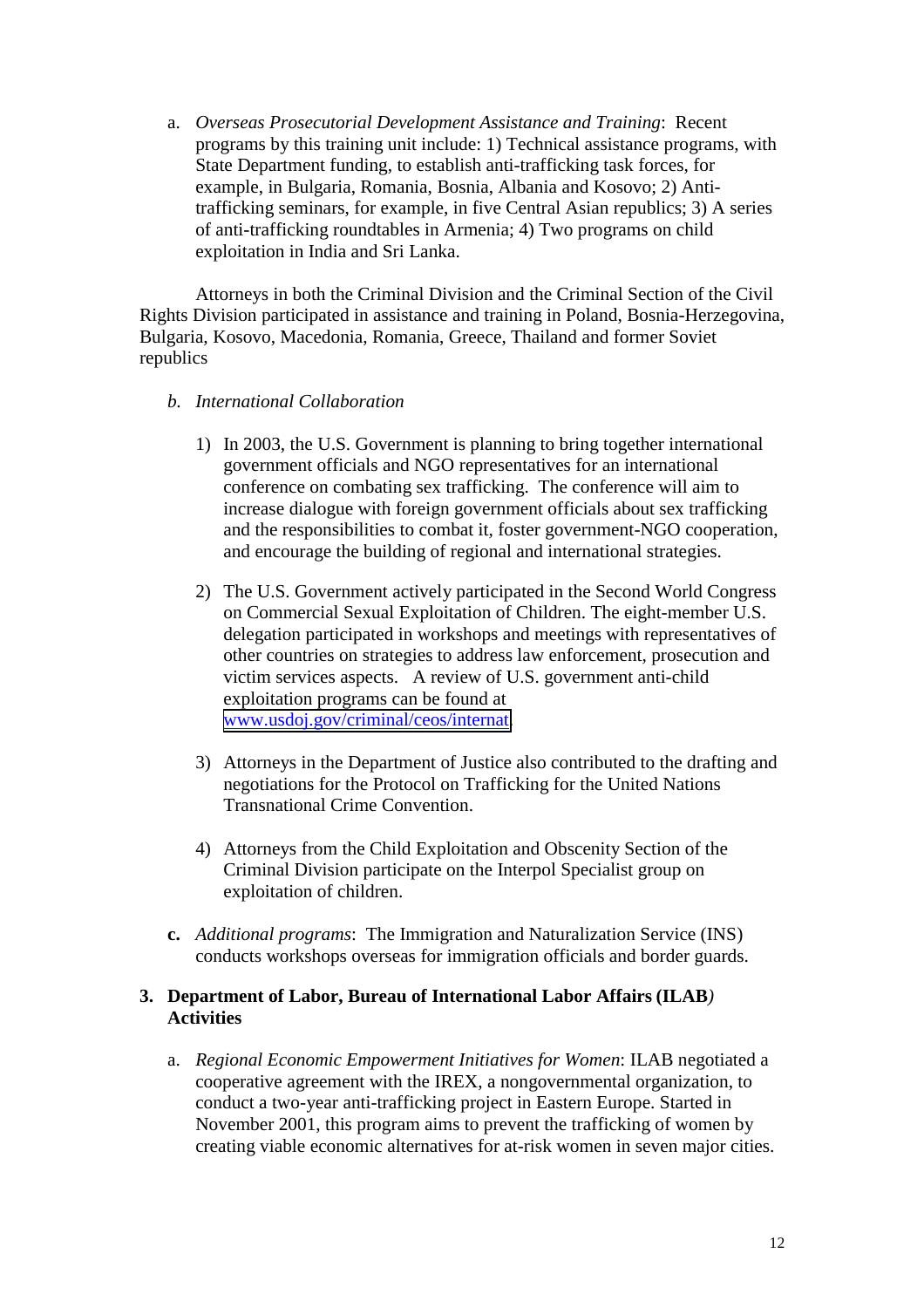- b. *Projects with the International Program on the Elimination of Child Labor***.** ILAB has supported projects through the International Labor Organization's International Program on the Elimination of Child Labor (ILO-IPEC) to address child trafficking in 17 countries around the world. These projects rescue children from trafficking and exploitative work situations and provide them with rehabilitation services and educational opportunities. They also undertake efforts to prevent children from being trafficked in the first place.
- c. *Office of Foreign Relations International Technical Assistance:* ILAB's numerous technical assistance projects under the program objectives 'Improving Economic Opportunities and Social Safety Nets' and in 'Protecting the Basic Rights of Workers' combat trafficking in persons. Projects promote workforce development and employment creation, strengthen unemployment insurance and pension systems, develop reliable labor market information systems, and improve workplace safety and health. Other projects work with developing countries to establish basic labor protections so that workers everywhere can enjoy the fundamental principles and rights at work, including preventive measures to end child labor, forced labor, and discrimination.

#### **3. United States Agency for International Development (USAID)**

USAID plays an important role within the USG anti-trafficking effort. USAID's mandate and expertise lie primarily in prevention of trafficking, and protection and assistance to victims. The Agency also addresses aspects of enforcement and prosecution through training, advocacy, administration of justice and anti-corruption programs. Policy dialogue with governments in transit and destination countries is an important element of the overall strategy.

The Agency's comparative advantage in addressing trafficking lies in its field missions and their experience with related development activities. A significant part of USAID's development assistance helps create conditions that reduce the vulnerability of women and children to traffickers, including: poverty reduction, girls' education, rule of law, equal rights and economic and political opportunities for women. These development activities in themselves are not sufficient to eliminate trafficking, but they provide an important platform of support and reinforcement for activities specifically targeted at the prevention of trafficking and protection for its victims.

USAID's anti-trafficking strategy emphasizes countries and regions where there is a significant level of severe forms of trafficking, particularly those that are included on the DOS's Annual Trafficking in Persons Report. At the heart of USAID's anti-trafficking efforts are partnerships with international, regional and local organizations including NGOs, Private Voluntary Organizations and faith-based organizations that are fighting trafficking and assisting the victims of prostitution, child labor, and other forms of slavery. Coordination with other parts of the USG and bilateral and multilateral donors is critical. In FY 2002, USAID field missions, regional bureaus and the Office of Women in Development (WID Office) are providing an estimated \$10 million for specifically-targeted anti-trafficking activities in over 30 countries.